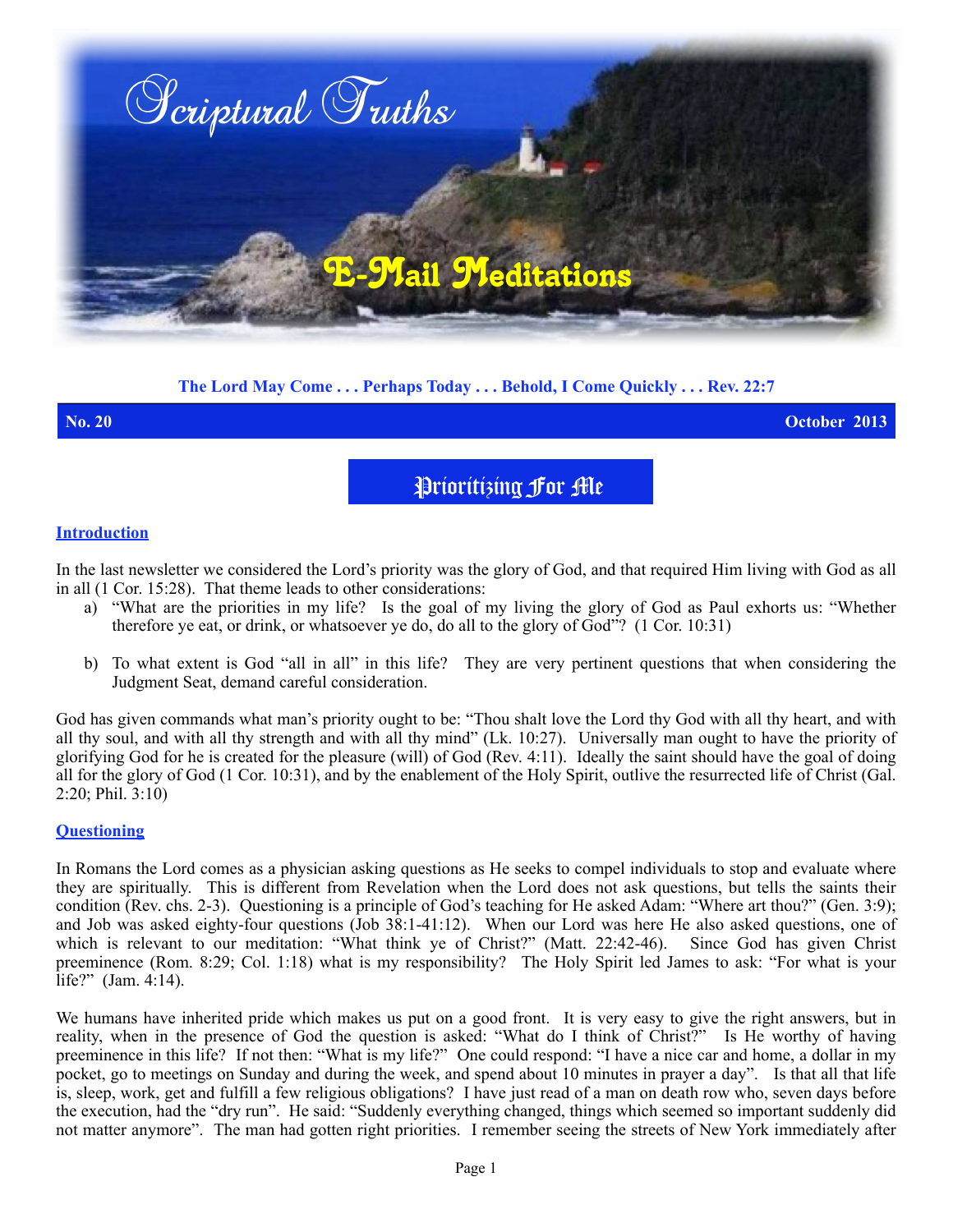the planes crashed into the twin towers. There were business papers covered with dust and dirt, but what did it matter, priorities were suddenly changed.

## **Real life illustrations of people who had ideal and less than ideal priorities**

The Lord said: "Seek ye first the kingdom of God, and His righteousness." (Matt. 6:33)

This principle was outlived in:

- a) The recorded story of the widow with the cruse of oil (1 Kgs. 17:14)
- b) The three Hebrew servants (Dan. 3:10-23)
- c) Daniel when he prayed (Dan. 6:8-11)
- d) The widow who cast in the two mites (Mk. 12:42)
- e) Paul who said: "neither count I my life dear unto myself" (Acts 20:24)
- f) Barnabas and Paul men who hazarded their lives (Acts 15:25-26)
- g) Onesiphorus who sought Paul very diligently (2 Tim. 1:16)

Principle not outlived:

- a) Jonah had to have his priorities readjusted (Jon. 1-4)
- b) Eve's priority was wrong, as was Adams (Gen. 3:6)
- c) Abraham's for his priority was saving his own life instead of believing God (Gen. 12:10-13)
- d) Demas who began well failed to have right priorities (2 Tim. 4:10)

It is not only individuals which can have wrong priorities, for the church in Ephesus left their first love. They became all truth and no love (Rev. 2:4); Thyatira also failed to have right priorities for they were the only assembly commended for their love, but there was a toleration of that which should have been hated (Rev. 3:19-21); and Laodicea had failed to correctly prioritize for they were lukewarm (Rev. 3:15-16).

Therefore, individuals and assemblies can fail to have right priorities. Let it be understood that when Ephesus left their first love it was not the euphoria of the first days after salvation, it was the loving of truth more than love for the Lord.

## **The Conflict**

It must be understood that spiritual prioritizing will not come automatically. It is an ongoing fight to the death. First one has to be very honest and acknowledge spiritual things are not a priority, and not making excuses as to why that is! That is very difficult, and when that is known it is the beginning of an understanding that this is a battle. Satan does not want spiritual things to be a priority in our lives.

Another observation is that I need to appreciate why spiritual things should be a priority, and the prime reason for that ought to be "for the glory of God". It means that preparation for the Lord's Supper is not so that I can get up and let the saints know what I know or giving a mini ministry meeting masquerading as a prayer. The lack of spiritual prioritizing is also seen in the ho-hum "worship" in which there is a parrot like repetition of that which has been said ofttimes before.

Finally, I must work with God to make and keep spiritual things as priorities in life, and this is the hardest conflict of all. It will determine what I do, think, and say concerning how they are done, why they are done, and when they are done. This is a battle that is non curtailed and unceasing. There will be victorious living and failures. There will be times when one thinks they have won the battle only to find often times, at a much later date, the same situation will rise again. If we do not prioritize, the results are contentment with spiritual functioning without life, the acceptance of the non activity of the Holy Spirit in personal and assembly life, and a remoteness of consciousness of divine persons.

When I speak of priorities I am not including the care of ones family which is a priority, or of sudden unexpected situations which arise. I know of a case where a brother had to be helped out of the remembrance meeting due to a physical ailment. Three other brethren came to his assistance and missed part of the meeting. Which was the priority, helping the brother, or sitting still to remember the Lord and let him fend for himself?

#### **Priorities**

It seems to me that we need to prioritize in three avenues: